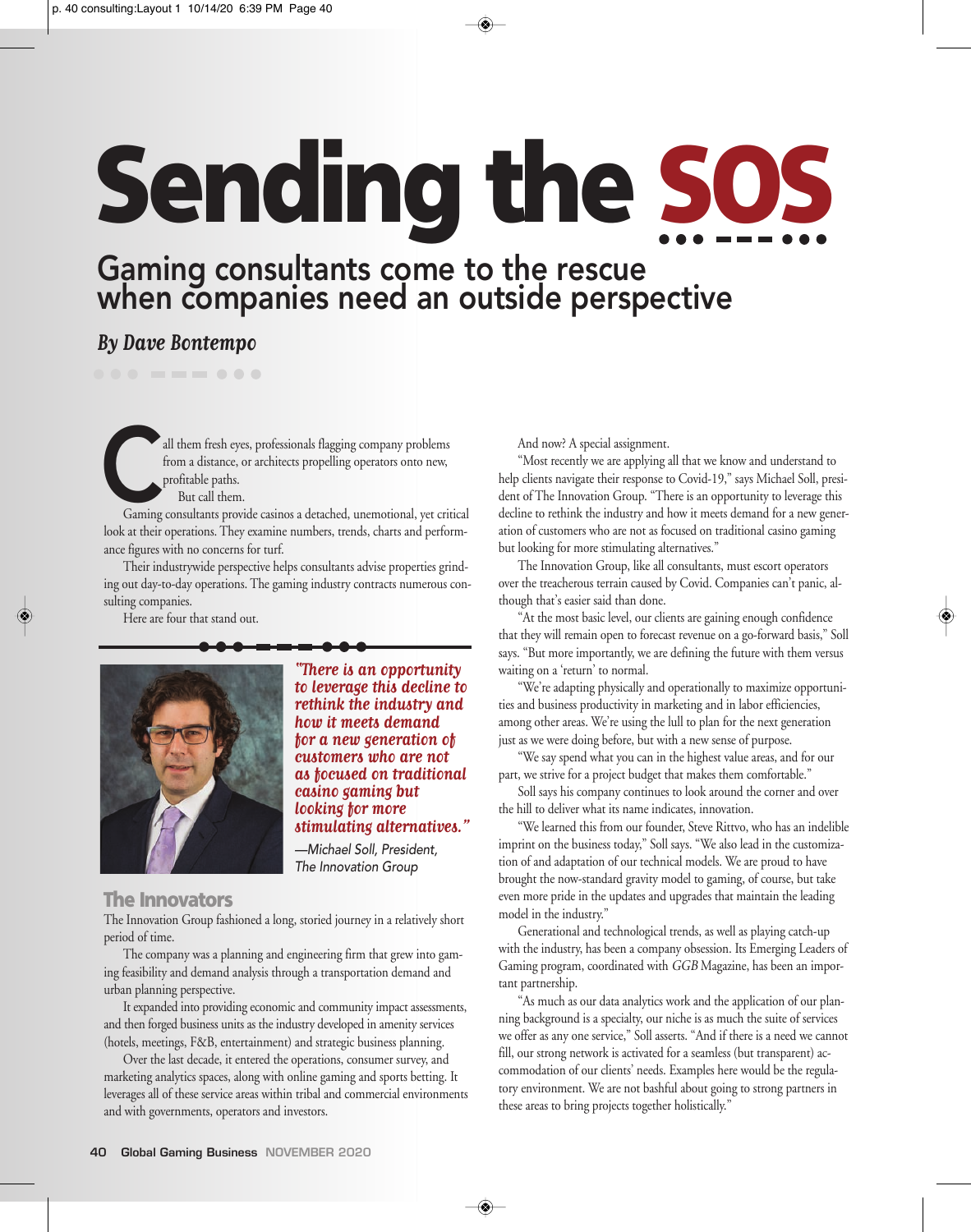

**"This is the time to take advantage of those competitors that are not spending money and up your casino's game in terms of understanding who your customer is, evaluating their wants and needs, and determining how to capitalize on market share."**

*—Steve Gallaway, Managing Partner, Global Market Advisors*

### **A Unique Time for Strategy**

Consultants have a viewpoint free from political pressure. They are paid to identify and weigh in on tough decisions.

"We have contributed to the gaming and hospitality industry for more than 15 years," says Steve Gallaway, managing partner for Global Market Advisors. "Consultants are privy to information from numerous jurisdictions, properties, and operators. This gives us a unique perspective and insights to any new or existing project.

"We are also most likely to have objective views and provide greater insight from an industry perspective, which ensures clients are told what they need to hear, even though it is not always necessarily what they want to hear."

This is the time they will likely hear what they don't want to. The supply chain has been interrupted. How can one purchase products without a market to sell them in? This is a period in which paranoia contracts finances.

"With the Great Shutdown, properties were initially concerned about the health and safety of their guests and staff as well as what levels of business they could expect to return," he asserts. "These concerns have now turned into questions like how to optimize the current situation and find ways to get patrons back into the casino given continued restrictions and new regulations. Regional gaming has seen the biggest 'V' shaped return, but large markets around the globe will see a 'checkmark' until access/lift returns as well as non-gaming amenities such as sports and entertainment.

"This is the time to take advantage of those competitors that are not spending money and up your casino's game in terms of understanding who your customer is, evaluating their wants and needs, and determining how to capitalize on market share. It is all about data, innovation, and conversation. If you can understand and act on all three of these items, you will be ahead of the curve as the world re-emerges."

Gallaway says that for new developments, the industry is less likely to see irresponsible money placed on development projects. This will allow developers a better chance to create a responsible project that is not based on overcommitments, preventing them from chasing market dollars later.

Gallaway has a realistic view of when the gaming markets will regain most of their lost momentum.

"I think we will find that the world will begin to normalize again in 2022, but there will be ups and downs experienced in the economy," he says. "However, gaming and hospitality isn't going anywhere, and people will always seek out fun. It is our job, collectively as an industry, to ensure that we continue to provide the best customer service, value, innovation, and quality entertainment. It will be vital for our industry to make sure that this occurs as we welcome back our guests."



**"We have helped a number of companies, mainly in online gambling, develop a fiveto seven-year strategy. Online gambling is evolving rapidly, and so is the regulatory environment."**

*—Andrew Tottenham, Managing Director, Tottenham & Co.*

### **A Worldwide View**

Andrew Tottenham, the managing director for Tottenham & Co., began consulting in 1986. He obtained an assignment to headhunt a senior executive for a Las Vegas-based casino and was then asked by a Korean company to develop a casino in its Nairobi property.

Since then, the company has worked on five continents, with clients including major U.S. operators and a family-owned bookmaking business in Sri Lanka.

Tottenham says he has been extremely lucky in his career, being able to visit 74 countries, meet interesting people and experience different cultures.

Along the way, his company has thrived.

"Tottenham & Co. has a strong track record in three areas—project development, including market surveys, feasibility studies, etc.; buy-and-sellside due diligence; and strategy development," he asserts. "We have been the lead consultant on four major IR projects, being the pre-construction development leads.

"We have helped a number of companies, mainly in online gambling, develop a five- to seven-year strategy," he adds. "Online gambling is evolving rapidly, and so is the regulatory environment. Scale matters, and if you don't have scale, how do you fit in? We have helped our clients answer the questions, 'What should our business look like in five to seven years and how do we get there?'"

Tottenham found a specialty niche in responsible gaming, which has risen from industry buzzword to regulatory mandate in recent years. As more people gamble, measures to prevent them from over-indulging have risen.

"I am extremely proud of having brought the U.K. gambling industry together to agree to fund what is now GambleAware," he says. "I could see that the Gambling Commission was getting frustrated trying to find a formula and a structure to get industry funding for research into, education about and treatment of problem gambling. I, along with Russell Hoyle, brought the major U.K. operators together and explained where we stood, and the likelihood of a mandatory levy if we did not agree to a funding formula and structure that the Gambling Commission could agree to.

"We presented a proposal we thought the Gambling Commission would agree to and got every company's buy-in. I took on the chairmanship of the Great Foundation and set in motion what became GambleAware."